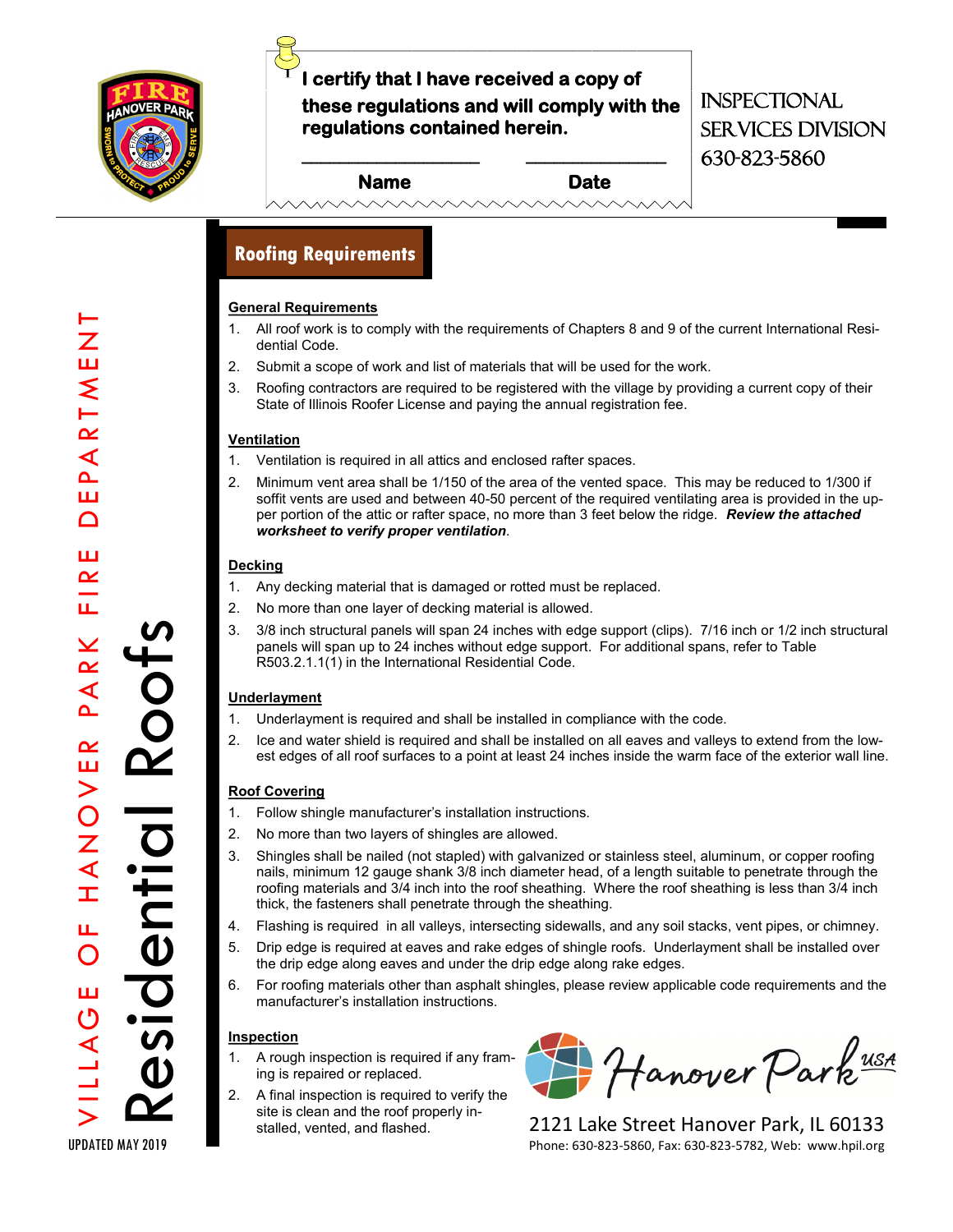

# Inspectional services division 630 -823 -5860

| <b>VOVER PARK</b> |                         |                                                          |                                                     |                                                     | <b>INSPECTIONAL</b><br><b>SERVICES DIVISION</b><br>630-823-5860 |
|-------------------|-------------------------|----------------------------------------------------------|-----------------------------------------------------|-----------------------------------------------------|-----------------------------------------------------------------|
|                   |                         | Ventilation 1/300 Ratio - Highlight the Appropriate Line |                                                     |                                                     |                                                                 |
|                   | <b>Attic Area</b>       | Required<br><b>Ventilation Area</b>                      | Number of 50 in <sup>2</sup><br><b>Vents Needed</b> | Number of 75 in <sup>2</sup><br><b>Vents Needed</b> | Length of Ridge<br><b>Vent Needed</b>                           |
|                   |                         |                                                          |                                                     |                                                     |                                                                 |
|                   | 1,000 $ft^2$            | 240 in <sup>2</sup> ridge<br>240 in <sup>2</sup> soffit  | 5                                                   | $\overline{\mathbf{4}}$                             | 19 ft                                                           |
|                   | 1,100 $ft^2$            | 264 in <sup>2</sup> ridge<br>264 in <sup>2</sup> soffit  | 6                                                   | 4                                                   | 21 ft                                                           |
|                   | 1,200 $ft^2$            | 288 in <sup>2</sup> ridge<br>288 in <sup>2</sup> soffit  | 6                                                   | 4                                                   | 23 ft                                                           |
|                   | 1,300 $ft^2$            | 312 in <sup>2</sup> ridge<br>312 in <sup>2</sup> soffit  | $\overline{7}$                                      | 5                                                   | 25 ft                                                           |
|                   | 1,400 $ft^2$            | 336 in <sup>2</sup> ridge<br>336 in <sup>2</sup> soffit  | $\overline{7}$                                      | $\mathbf 5$                                         | 27 ft                                                           |
|                   | $1,500$ ft <sup>2</sup> | 360 in <sup>2</sup> ridge<br>360 in <sup>2</sup> soffit  | 8                                                   | 5                                                   | 29 ft                                                           |
| Roots             | 1,600 $ft^2$            | 384 in <sup>2</sup> ridge<br>384 in <sup>2</sup> soffit  | 8                                                   | 6                                                   | 31 ft                                                           |
|                   | 1,700 $ft^2$            | 408 in <sup>2</sup> ridge<br>408 in <sup>2</sup> soffit  | 9                                                   | 6                                                   | 33 ft                                                           |
|                   | 1,800 $ft^2$            | 432 in <sup>2</sup> ridge<br>432 in <sup>2</sup> soffit  | 9                                                   | $\,6$                                               | 35 ft                                                           |
|                   | 1,900 $ft^2$            | 456 in <sup>2</sup> ridge<br>456 in <sup>2</sup> soffit  | 10                                                  | $\overline{7}$                                      | 36 ft                                                           |
|                   | 2,000 ft <sup>2</sup>   | 480 in <sup>2</sup> ridge<br>480 in <sup>2</sup> soffit  | $10$                                                | $\boldsymbol{7}$                                    | 38 ft                                                           |
|                   | $2,100$ ft <sup>2</sup> | 504 in <sup>2</sup> ridge<br>504 in <sup>2</sup> soffit  | 11                                                  | $\overline{7}$                                      | 40 ft                                                           |
|                   | 2,200 ft <sup>2</sup>   | 528 in <sup>2</sup> ridge<br>528 in <sup>2</sup> soffit  | 11                                                  | 8                                                   | 42 ft                                                           |
|                   | 2,300 $ft^2$            | 552 in <sup>2</sup> ridge<br>552 in <sup>2</sup> soffit  | 12                                                  | 8                                                   | 44 ft                                                           |
| Residentia        | 2,400 ft <sup>2</sup>   | 576 in <sup>2</sup> ridge<br>576 in <sup>2</sup> soffit  | 12                                                  | 8                                                   | 46 ft                                                           |
| <b>AY 2019</b>    | $2,500$ ft <sup>2</sup> | 600 in <sup>2</sup> ridge<br>600 in <sup>2</sup> soffit  | 12                                                  | $\boldsymbol{9}$                                    | 48 ft                                                           |